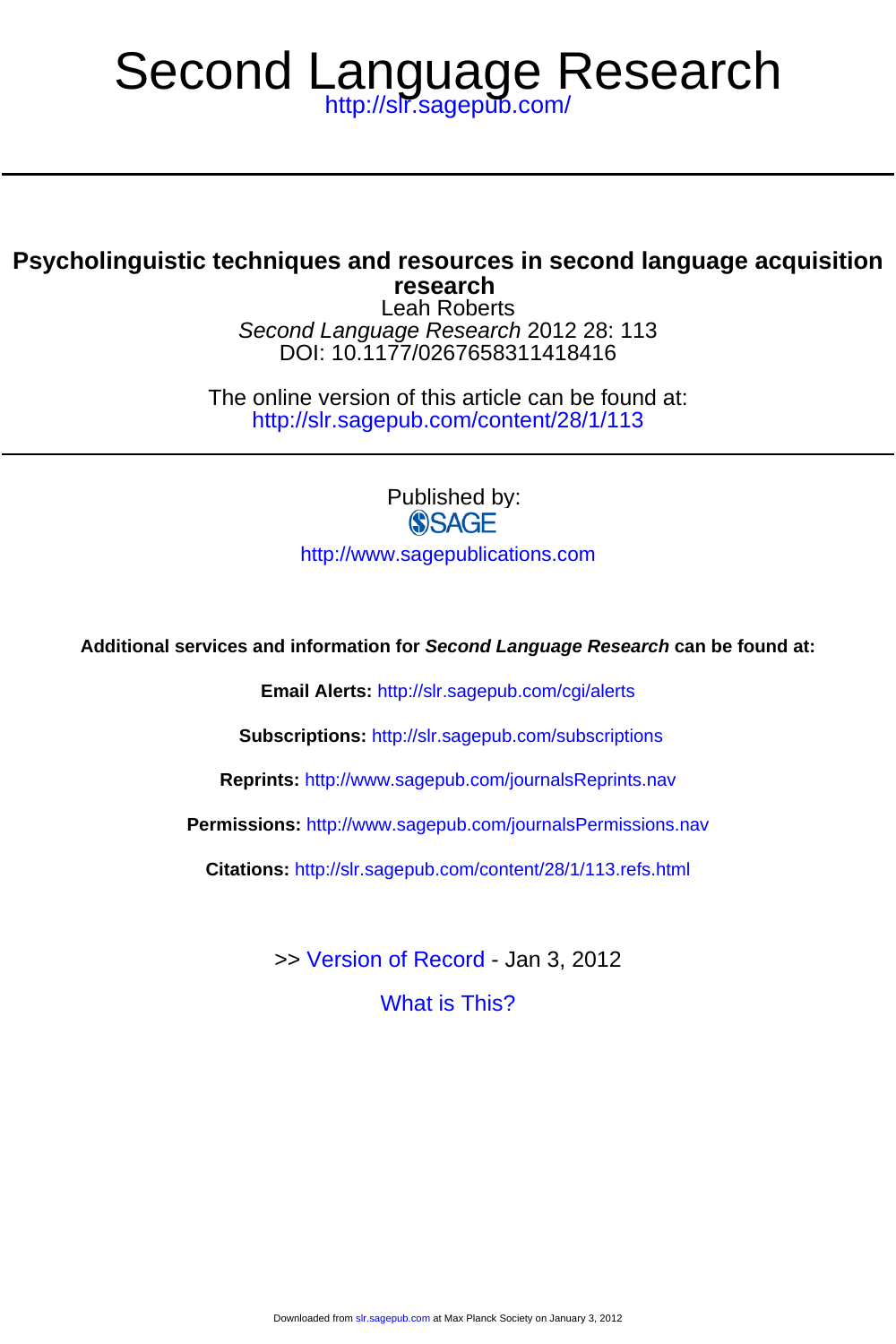

**Review article: Psycholinguistic techniques and resources in second language acquisition research**

Second Language Research 28(1) 113–127 © The Author(s) 2012 Reprints and permission: sagepub. co.uk/journalsPermissions.nav DOI: 10.1177/0267658311418416 slr.sagepub.com



**Leah Roberts** University of York, UK

#### **Abstract**

In this article, a survey of current psycholinguistic techniques relevant to second language acquisition (SLA) research is presented. I summarize many of the available methods and discuss their use with particular reference to two critical questions in current SLA research: (1) What does a learner's current knowledge of the second language (L2) look like?; (2) How do learners process the L2 in real time? The aim is to show how psycholinguistic techniques that capture real-time (online) processing can elucidate such questions; to suggest methods best suited to particular research topics, and types of participants; and to offer practical information on the setting up of a psycholinguistics laboratory.

#### **Keywords**

psycholinguistics, parsing, syntactic processing, reading, on-line methods, eye-tracking, self-paced reading

# **I Introduction**

Since the publication in *Second Language Research* of Marinis' article 'Psycholinguistic techniques in second language acquisition research' in 2003 (Marinis, 2003) the number of published studies in second language acquisition (SLA) that employ online methods has expanded dramatically. SLA researchers are beginning to use psycholinguistic techniques often together with more traditional methods in an attempt to address central questions in the field of SLA, as they become more aware that acquiring the target language involves both the accumulation of second language (L2) knowledge and the ability to put that knowledge to use during real-time processing (White, 2003). As regards

#### **Corresponding author:**

Leah Roberts, Centre for Language Learning Research, Department of Education, University of York, Heslington, YO10 5DD, UK Email: leah.roberts@york.ac.uk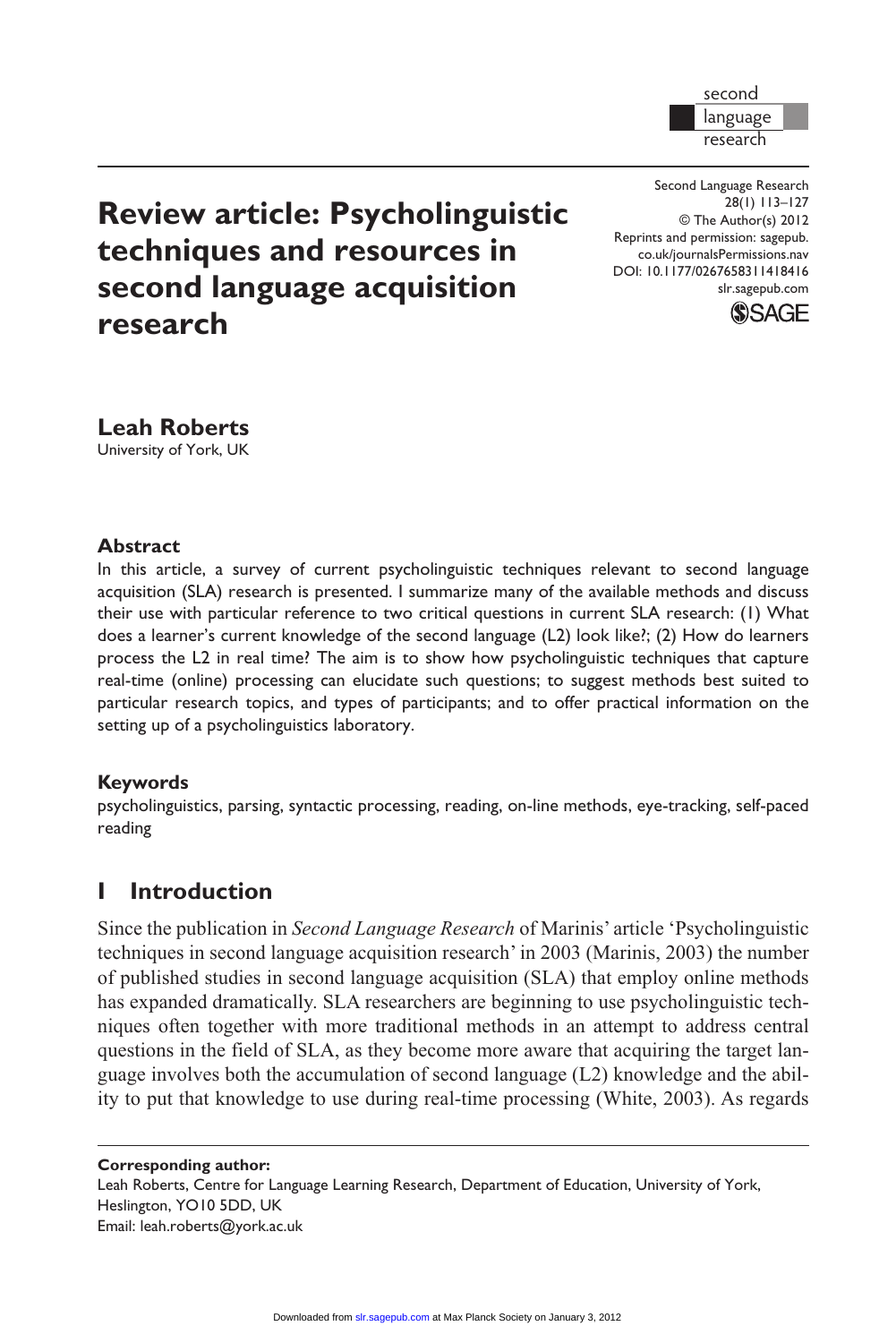learners' (grammatical) knowledge, one debate that can be addressed using online methods is that concerning whether L2 learners' persistent problems with morphosyntax in the target language even at extremely high levels of proficiency is best characterized as a representational deficit (e.g. Hawkins and Chan, 1997; Tsimpli and Dimitrakopoulou, 2007) affecting learners exposed to the L2 after puberty and in whose first language (L1) the relevant features are not instantiated, or a processing problem, relating to difficulty in accessing the relevant knowledge in real time (e.g. Goad and White, 2006; Prévost and White, 2000; for a recent review, see Slabakova, 2009). A comparable debate also amenable to online techniques is that surrounding recent proposals that highly advanced L2 learners' continuing difficulties with the target language grammar may specifically affect phenomena at the (external) interface levels between, for instance, syntax proper and discourse (e.g. Sorace, 2011; Sorace and Serratrice, 2009; Tsimpli and Sorace, 2006; for a recent overview, see the journal *Linguistic Approaches to Bilingualism* 1(1) 2011). Furthermore, for beginning and/or non-literate learners and children, some methods are useful for tapping knowledge that may go beyond what they are currently able to produce in spontaneous speech or to judge in metalinguistic tasks.

As well as being useful for assessing L2 knowledge, online techniques are critical to the more recent endeavor to address theoretical questions about the nature of learners' real-time processing in comparison to that of native speakers. This research field has burgeoned in the last decade, with debate focusing on whether differences between (adult) L2 learners' and native speakers' processing are a reflection of a fundamental difference between monolingual and L2 processing procedures (Clahsen and Felser, 2006) or of more general processing capacity limitations (e.g. Hopp, 2010; for discussion on this debate, see Roberts, 2012).

In Section II, a summary is presented of the main types of psycholinguistic techniques available, illustrated with brief descriptions of studies that have made use of them, and suggestions for future research. Here, recent SLA research that demonstrates how online techniques can speak to current issues in SLA and L2 processing research are described in more detail. Following this, Section III provides some practical information on hardware and software for researchers wishing to run psycholinguistic experiments.

## **II Online methods for psycholinguistic research**

Research on monolingual sentence processing has shown that on encountering each word in the input, readers or hearers immediately attempt interpretation: grammatical knowledge is applied (the input is *parsed*) and also semantic, pragmatic, discourse and world knowledge is accessed and integrated to assess and ensure that the resulting interpretation is plausible and appropriate (for discussion on parsing models, see Van Gompel and Pickering, 2007). Online methods can tap into these processes as they occur and thus both comprehenders' knowledge and their ability to use this knowledge in real time processing can be deduced.1 Many techniques rely on a speed response to determine the processes underlying language comprehension; that is, comparatively slower reading/ listening or reaction times (RTs) to a stimulus item – in comparison to a control condition – indicates a processing cost of some sort. This comparative cost is often measured via the time it takes to make a strategic response like a button-push, and can be observed, for instance, when readers or listeners have trouble integrating a current word into the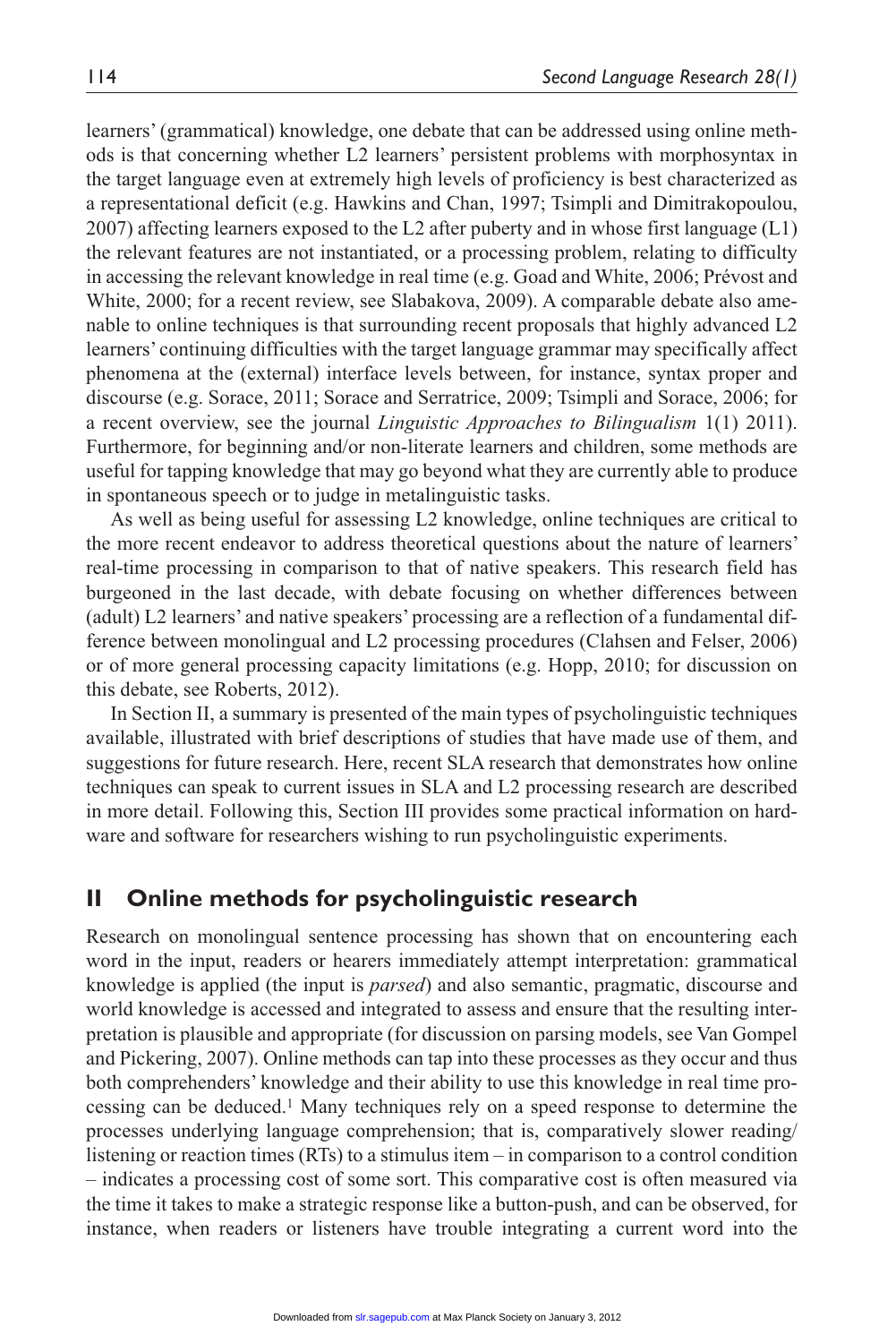ongoing analysis of a sentence due to ungrammaticality, complexity or ambiguity, or when an interpretation has led to misanalysis, and revision or re-interpretation takes place. In probe recognition tasks, where participants make timed lexical or semantic decisions to target items, faster responses indicate that one (part of a) constituent is more active in working memory than another. Below I describe some of the methods that can be used for psycholinguistic experiments with L2 learners.

## *1 Self-paced reading/listening*

During self-paced reading (SPR) or listening (SPL), the input is presented word by word or phrase by phrase. Each participant reads or listens to the input at his or her own speed, pushing a button to bring up the next word or segment once they have processed the current chunk of the sentence/utterance, and repeating the procedure until they have processed the input to the end. The time it takes for each button-push is recorded by the experimental software and thus the technique provides a measure of incremental processing, a measure of how (comparatively) easy or difficult it is to integrate each unit into the comprehender's current analysis of the input. The majority of SPR studies employ the non-cumulative (moving window) technique, where each button-push removes the current word from the screen and replaces it with the next (Just et al., 1982). As in monolingual research, SPR is useful for the study of the comprehension of ambiguous input and how recovery from misanalysis is achieved (e.g. Dussias and Piñar, 2010; Juffs and Harrington, 1996). For example, Roberts and Felser (2011) looked at the word-by-word reading time profiles of advanced Greek learners of English as they read 'garden-path' (GP) sentences like those in (1).

(1) The journalist wrote the book (the girl) had amazed all the judges.

The learners' attempt to integrate each new word into their current analyses led them to initially analyse the ambiguous NPs (*the book*/*the girl*) as direct object of the initial verb (*wrote*), since they were faster to press the button to bring up the next word in the condition where the NP was a plausible direct object of the initial verb (*read the book*) in comparison to where it was an implausible direct object (*wrote the girl*). Such evidence of incremental processing is reported in other L2 studies using both SPR (e.g. Dussias and Cramer Scaltz, 2008; Jackson and Bobb, 2009; Juffs, 2006; Juffs and Harrington, 1996) and eye-tracking during reading (e.g. Frenck-Mestre and Pynte, 1997).

As well as being useful for investigating incremental parsing, SPR has been used to assess learners' sensitivity to certain ungrammaticalities during L2 processing (e.g. Hopp, 2010; Sagarra and Herschensohn, 2011), and thus is useful in assessing the state of a learner's current interlanguage (Selinker, 1972). Some studies report that although learners can judge violations correctly as ungrammatical during offline metalinguistic tasks, they may not be able use the information online if the phenomenon under investigation is not instantiated in their L1 (e.g. for subject–verb agreement violations with Chinese L2 learners of English, see Jiang, 2004; and for Spanish and Chinese L2 learners, see Lee, 2002; and for tense–aspect agreement violations with French and German L2 learners of English, see Roberts and Liszka, 2008). These L1 influence findings support the view that if a grammatical feature has not been acquired by a learner via the acquisition of their L1, it may not be acquired to native-like levels (see Hawkins and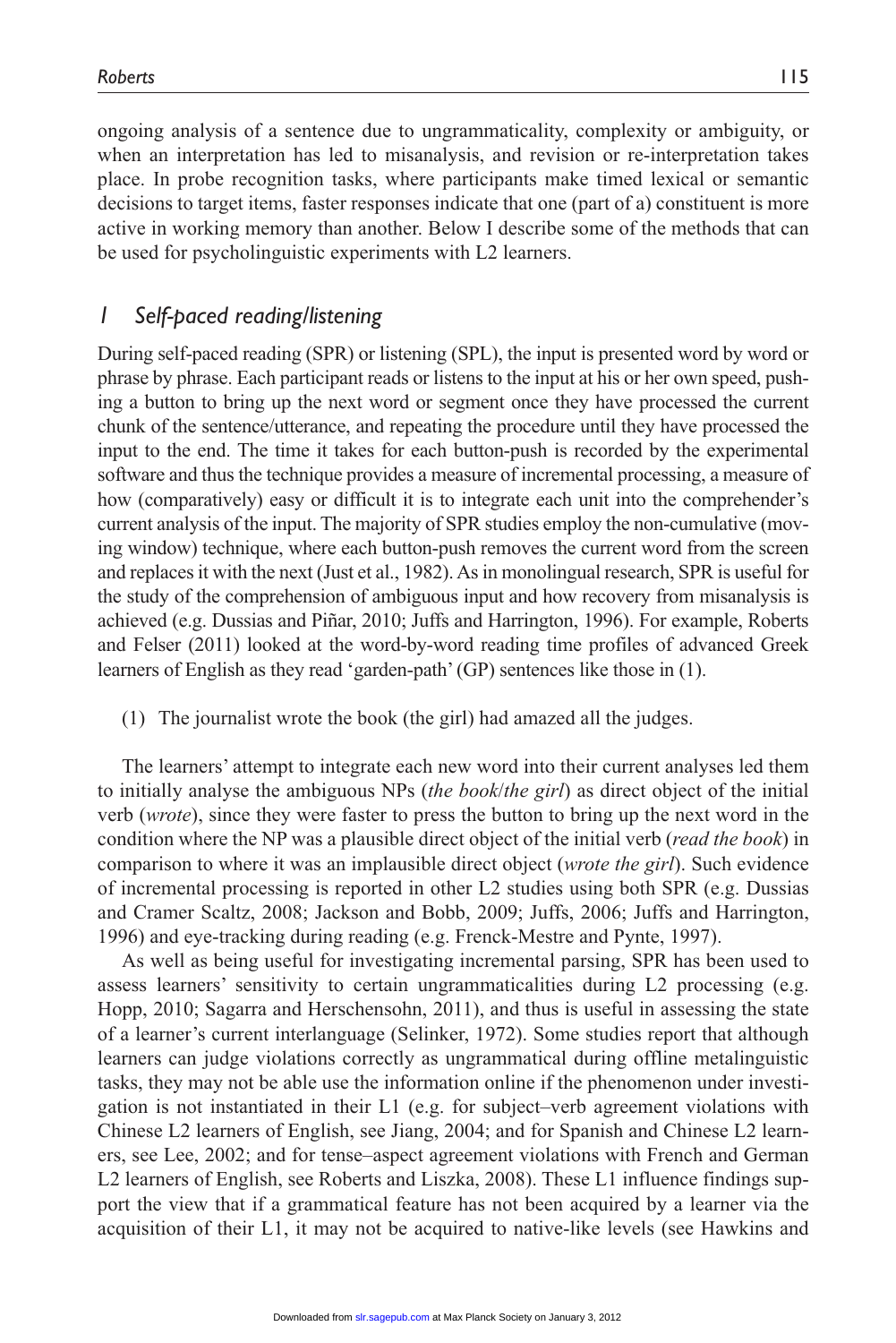Chan, 1997), or at least, it may not be possible to make use of such information in real-time processing (for eye-tracking data, see Keating, 2009). Hopp (2010) argues against this position in a series of experiments using traditional grammaticality and speeded grammaticality judgment tasks (GJTs), as well as SPR for comprehension. He investigated L2 learners' knowledge and real-time use of L2 morphosyntax with advanced and near-native Russian, Dutch and English learners of German. As well as recording learners' grammaticality judgments on ungrammatical sentences involving number (2) and case agreement (3), the learners' word-by-word reading times were examined to see if they slowed down on these ungrammatical sentences and those with dispreferred Object–Subject word order (4).

| (2) | * Er glaubt,                     |      | dass der Förster<br>He believes that the forester (SG) |      |           |                        | im vorigen Jahr den Angler<br>in previous year the fisherman (SG) |  |
|-----|----------------------------------|------|--------------------------------------------------------|------|-----------|------------------------|-------------------------------------------------------------------|--|
|     | umgebracht                       |      | haben.                                                 |      |           |                        |                                                                   |  |
|     | killed                           | have |                                                        |      |           |                        |                                                                   |  |
| (3) | * Er glaubt, dass <b>die</b>     |      |                                                        | seit | langem    | vermisste              | Hund                                                              |  |
|     | He believes that the (FEM) since |      |                                                        |      | long      | missed                 | dog(MASC)                                                         |  |
|     | im Garten                        |      | gefunden wurde.                                        |      |           |                        |                                                                   |  |
|     | in the garden found              |      | was                                                    |      |           |                        |                                                                   |  |
| (4) | Er denkt, dass                   |      | den Hotelier                                           |      |           | im August der Gastwirt |                                                                   |  |
|     | He thinks                        | that | the (ACC) hotelier                                     |      | in August |                        | the (NOM) landlord                                                |  |
|     | angezeigt                        | hat. |                                                        |      |           |                        |                                                                   |  |
|     | sued                             | has  |                                                        |      |           |                        |                                                                   |  |

Of particular interest are the near-native groups' results: in the offline judgment task, all performed like the Germans, even the English group, in whose L1 gender is not instantiated, which the author argues is evidence against the idea that such phenomena cannot be acquired if not available via L1 acquisition. Online, the L2 learners were slower to process dispreferred word-order sentences and ungrammatical items, suggesting that they could employ their grammatical knowledge during real-time processing. Also of interest was the finding that when the German natives were under processing pressure (the items were presented in speeded-up conditions), their online judgment performance was reduced such that it mirrored that of the Dutch and English L2 learners. For example, their ability to correctly judge sentences with gender errors dropped; this is a finding that supports the idea that it may be processing difficulties that underlie learners' non-native-like performance in some circumstances (Goad and White, 2006).

#### *2 Sentence matching*

SPR (and eye-tracking during reading) can therefore be used to good effect to assess the grammatical knowledge of advanced L2 learners, but may not be best suited for learners of lower levels of proficiency, children, or those from communities unused to taking part in experiments. Since auditory stimuli is used and no metalinguistic judgments need to be made, two tasks that can be usefully applied with such populations are self-paced listening (e.g. Felser et al., 2003; Schimke, 2009) and auditory sentence matching (SM).

Verhagen (2009) used auditory SM to investigate the knowledge of verb placement in beginning Moroccan and Turkish L2 learners of Dutch. The assumptions behind SM with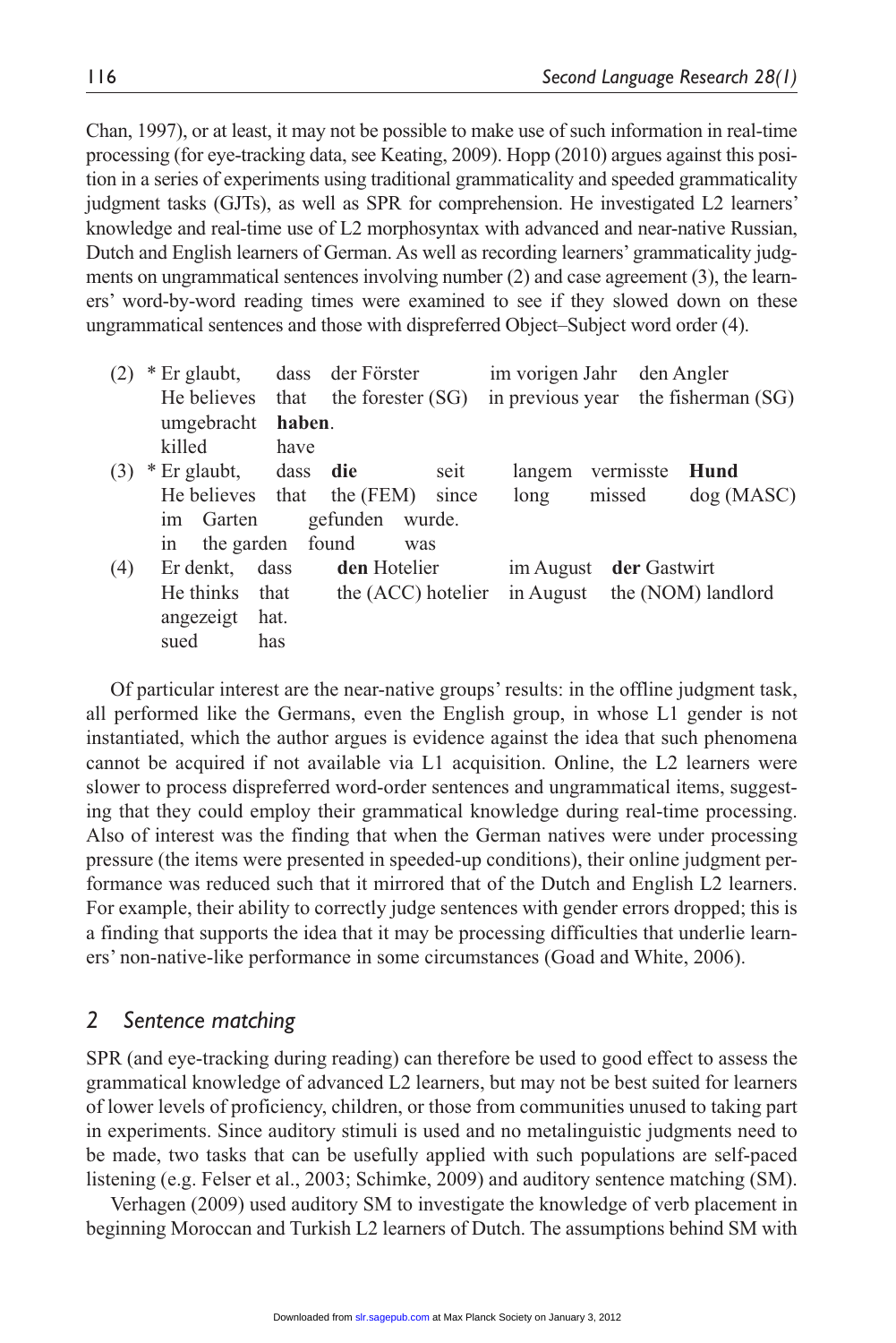auditory stimuli is the same as for SM with written input2: when people encounter two sentences and are asked to decide if they are the same, their responses are faster when the pair matches. Furthermore, making a matching decision to grammatical sentences elicits faster responses compared to matching ungrammatical sentences (a grammaticality effect), indicating that grammatical knowledge is accessed/applied. One should provide sentences that are longer than 7 words, so that participants process the input rather than memorize it as chunks. Since the critical comparisons are between grammatical and ungrammatical matching pairs, the filler items contain the same number of non-matching pairs – half of which being grammatical and half ungrammatical – so as to elicit 'no' responses from participants, and to disguise the experimental manipulations.

Verhagen used negation to investigate verb placement, and created four different experimental (matching) conditions: sentences with raised lexical verbs, appearing left of the negator (5a) and ungrammatical items, with non-raised lexical verbs (5b). Parallel conditions were created with auxiliary verbs (6).

- (5) a. Kees en Sander roken niet in de trein (LEX–NEG) 'Kees and Sander smoke not in the train'
	- b. \* Kees en Sander niet roken in de trein (\*NEG–LEX) 'Kees and Sander not smoke in the train'
- (6) a. Kees en Sander hebben niet in de trein gerookt (AUX–NEG) 'Kees and Sander have not in the train smoked'
	- b. \* Kees en Sander niet hebben in de trein gerookt (\*NEG–AUX) 'Kees and Sander not have in the train smoked'

The learners listened via headphones to the sentences, which were presented consecutively, and made a push-button grammaticality response. The learners were faster to match pairs of sentences containing non-raised lexical verbs (\*NEG–LEX) vs. raised lexical verbs (LEX–NEG). This corresponded to the pattern observed in their free production confirming that, at this stage in their development, they did not yet raise lexical verbs. When presented with auxiliary sentences as in  $(6)$ , however, they responded significantly faster to those grammatical in the target language, that is, when in raised position (AUX– NEG), in comparison to ungrammatical auxiliary sentences (\*NEG–AUX). This was the case even though auxiliaries were yet to be observed in their production.3 Thus, if one were only to look at these learners' free production, it would seem that they had as yet no knowledge of verb raising in Dutch, but the results of the SM task tapped into this emerging knowledge. Verhagen argues that these results support a structure-building account of SLA, and the theory that the acquisition of auxiliaries is a crucial first step in the acquisition of verb raising with lexical verbs (see Becker, 2005; Jordens and Dimroth, 2006).

## *3 Cross-modal priming*

Another task that relies on auditory stimuli is cross-modal priming (CMP), which is particularly useful for investigating participants' processing procedures. During CMP, participants auditorily process the input, and at some critical point during its presentation they make a response (a yes/no classification decision) as quickly as possible to a target stimulus presented on a screen and comparisons are made in response times (RTs)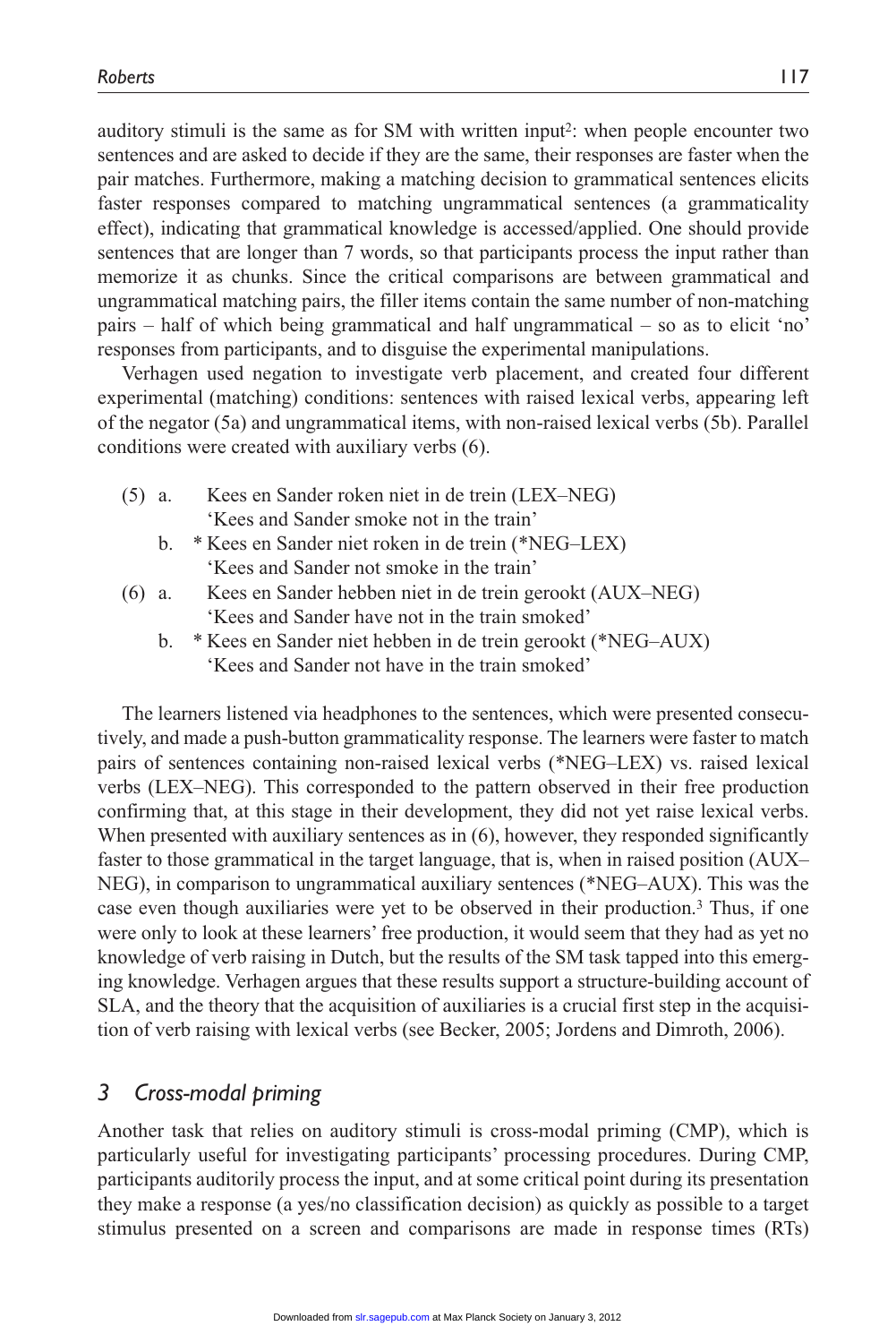between target and non-target stimuli. Faster RTs reflect greater activation levels, thus one can examine what linguistic items are more or less activated in the comprehender's mind at certain points during the uninterrupted processing of the input. For example, L1 processing studies have investigated which part(s) of an antecedent clause are reactivated at the elision site in VP-ellipsis (e.g. *The mailman bought a tie for Easter, and his brother who was playing volleyball, did \_\_\_\_ too according to the sales clerk*; see Shapiro et al., 2003) and in sluicing constructions (e.g. *The handyman threw a book to the programmer but I don't know which book* ; e.g. Poirier et al., 2010), and both such experiments would yield interesting results if undertaken by L2 learners of different L1 backgrounds.

In a recent CMP study with L2 learners, Felser and Roberts (2007) investigated whether Greek L2 learners of English would reactivate a fronted indirect object (*pea* $cock)$  in object relative clauses like  $(7)$  at the structurally appropriate gap site  $(41)$ . This was observed for native English speakers and children (Roberts et al., 2007) who responded more quickly to identical target pictures<sup>4</sup> (*peacock*) in comparison to unrelated targets (*carrot*) matched for frequency and syllable length.5 However, critically, this processing facilitation was found for identical targets only at the structurally relevant position – the indirect object gap site  $(\#1)$  – and not at the control position  $(\#2)$ , approximately 500 ms earlier in the input (see also Love et al., 2003), where there was no difference in the participants' responses to the target pictures. Overall, this suggests that for natives, dislocated elements are reactivated during real-time processing only at grammatically-defined positions (compare Traxler and Pickering, 1996).

(7) John saw the peacock to which the small penguin gave the #2 nice birthday present #1 in the garden.

Although the learners showed facilitation in the processing of the identical targets in comparison to the non-target words like the natives, this effect was visible at both the gap and the control positions, suggesting that the fronted argument (*peacock*) was maintained in memory throughout the processing of the sentence, rather than reactivated only at the gap position (#2). The authors argue that their results support the 'shallow structure hypothesis' (SSH; Clahsen and Felser, 2006), which proposes that post-puberty L2 learners' processing is lexically-driven and involves linear parsing heuristics rather than being a structurally-determined process as they assume for L1 processing (e.g. Pickering et al., 2000). The SSH is supported by the results of studies that show non-native-like syntactic processing irrespective of learners' L1 background (e.g. Marinis et al., 2005; Williams, 2006) or limited processing resources (Felser and Roberts, 2007; Juffs, 2005), together with data that indicate learners are less able to apply structural processing principles online, for instance in the processing of relative clause adjuncts such as *Someone shot the servant of the actress who was on the balcony* (Felser et al., 2003; Papadopoulou and Clahsen, 2003; but compare Dekydtspotter et al., 2008; Dussias, 2003; for an overview, see Papadopoulou, 2006). In other words, L2 learners can establish local dependencies when they have encountered a lexical verb (e.g. Jackson, 2008; Juffs, 2005; Juffs and Harrington, 1995; 1996; Williams, 2006) but when computing long-distance dependencies during real-time processing, it is assumed that they are less able to employ (abstract) grammatical information (e.g. Felser and Roberts, 2007; Marinis et al., 2005). Arguing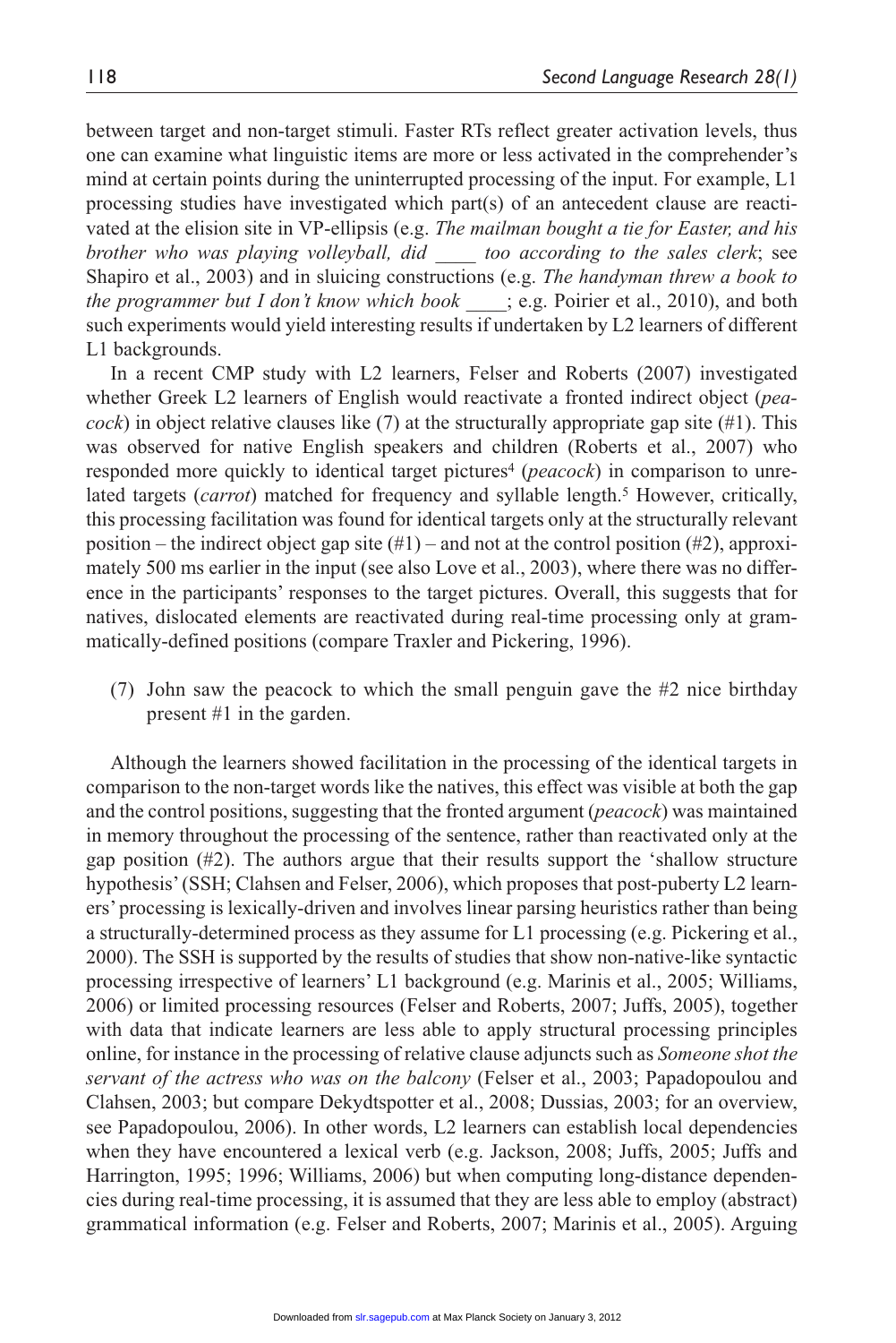against the SSH are researchers who state that L1 and L2 processing is basically identical, and any observed differences are best accounted for in quantitative rather than quali-

tative terms (e.g. Dekydtspotter et al., 2006; Hopp, 2009), especially since cognitive factors such as working memory limitations or speed affect L2 learners to a greater extent than native speakers (e.g. Fender, 2001; Hoover and Dwivedi, 1998; Hopp, 2009; 2010; Jiang, 2004; 2007).

# *4 Eye-tracking*

Eye-tracking techniques can be split into those focusing on how a visual scene is assessed during spoken language processing (the visual-world paradigm), and those that investigate reading processes. In the visual-world paradigm, it has been found that hearers' eye movements are tightly locked to the auditory input, such that on hearing the name of a referent, they look within 200 ms to a picture of it on a visual display. This method has been used to study, for example, the interpretation of ambiguous subject pronouns during listening comprehension (Ellert, 2011; Ellert et al., in press; Wilson, 2009) and also predictive processing, where comprehenders create expectations of up-and-coming input on the basis of, for instance, the subcategorization preferences of verb (e.g. Kamide, 2008). This would be an interesting topic for L2 research, particularly given the idea that one way in which learners may differ from natives is in their ability to commit to an analysis during online processing in the absence of enough (lexical/semantic) information (see Havik et al., 2009; Jackson and Roberts, 2010). This task is also ideal for child language acquisition studies and/or for non-literate participants.

Eye-tracking during reading is useful for detecting readers' sensitivity to ungrammaticalities, with longer fixation times at points where comprehenders find the input ungrammatical or surprising (e.g. Keating, 2009), but it is highly effective for investigating online parsing procedures. This technique goes beyond SPR because one can examine the moment-by-moment comprehension processes in a more natural way. Furthermore, a more fine-grained reading profile can be obtained, that is, the time course of readers' use of information at different processing stages can be examined and recorded, with the earliest processing stages captured by 'first fixations' (the first time the eyes fixate on the region of interest, ROI) and 'first-pass' times, involving summing up the time spent reading the ROI from the first fixation until the eyes exit to the right or to the left. Later processing stages are reflected by how often the word was returned to for re-reading (regressions), and the total time spent reading the word or phrase (akin to the measure of global processing effort elicited by a button-push in the SPR task). Researchers should be aware, though, that there are many factors that affect the fixation times, including word length (in characters and syllables), word frequency and type (function words are fixated on approximately 25% of the time). Therefore these factors should be carefully controlled for when creating the experimental materials (for overviews, see Dussias, 2010; Staub and Rayner, 2007).

Using this technique, Felser et al. (2009) and Felser and Cunnings (2011) investigated whether advanced Japanese and German learners of English would perform like English speakers in their processing of reflexive pronouns: immediately linking a reflexive anaphor with only a grammatically appropriate (binding-accessible) NP in earlier discourse (Nicol and Swinney, 1989), following Principle A of the Binding Theory (Chomsky, 1981). Participants read short texts (8), comprising a lead-in sentence that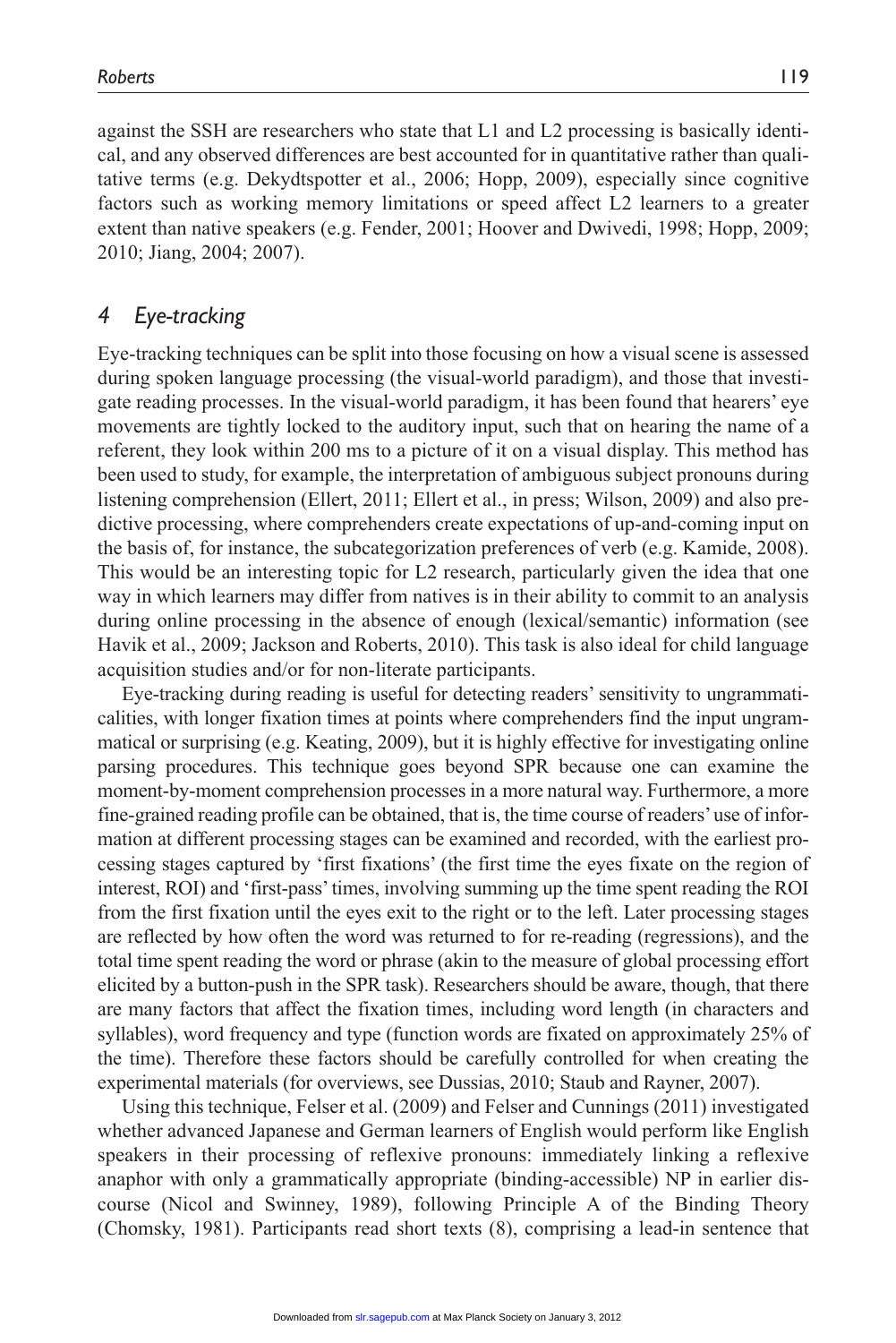introduced two referents (*John* and *Richard*) into the discourse. Both referents were then reintroduced, one of which being the binding-accessible referent (*Richard*), and the other being the non-local, 'binding-inaccessible', but discourse-prominent referent (*John*/*Jane*). The gender of the pronoun was manipulated so that it agreed in gender with either the accessible and inaccessible referents.

- (8) John (Jane) and Richard were very worried in the kitchen of the expensive restaurant.
	- a. John noticed that Richard had cut himself with a very sharp knife.
	- b. Jane noticed that Richard had cut himself with a very sharp knife.

The region of interest – positioned as centrally on the screen as possible – comprised the reflexive pronoun (*himself*/*herself*) and the following few words, to check for delayed (spill-over) effects. The first fixation and first-pass reading times showed that the learners' earliest processing of the ROI differed from the native speakers'. Specifically, when the binding inaccessible referent matched the pronoun for gender – *John … himself*, (8a) – the learners spent longer reading the pronoun, in comparison to when there was no mismatch: *Jane … himself* (8b). This suggests that the learners considered the structurally-inaccessible referent as a potential antecedent, and this interfered with their earliest processing of the pronoun. This was the case even though their final interpretation of the reflexive anaphors was native-like (demonstrated in the offline grammaticality judgment tasks). No such differences were observed for the native speakers. Since the learners performed similarly, even though German patterns like English (and unlike Japanese) with no long-distance binding permitted, the authors argue that L2 learners' earliest analyses are constrained by discourse-level factors rather than structurally-defined locality conditions as observed for native speakers, thus supporting the SSH. Comparable eyetracking findings are reported by Roberts et al. (2008): German and Turkish L2 learners differed from Dutch native speakers in that their online interpretation of subject pronouns was disturbed by having a matching competitor antecedent in the discourse. The authors argue that it is the integration of information from multiple sources (grammar/ discourse-pragmatics) that learners find more problematic than native speakers during real-time comprehension. Such results also favor the idea that it is phenomena that lie at the (external) interfaces that may cause more difficulty for learners (see Sorace, 2011; Tsimpli and Sorace, 2006), and that this problem may be best attributable to processing rather than competence factors.

In sum, the time-course sensitivity (in comparison to CMP/SPR) captures detailed reading patterns, illuminating the earliest stages of processing, and therefore addressing questions about both SLA and L2 processing.6

#### **III Practical information: Hardware and software**

Setting up a psycholinguistics lab to run experiments like those outlined in this article requires a dedicated space. Minimally, one needs a small, quiet room big enough for a desk to hold a desk-top computer/laptop setup and an office chair, and if possible, another desk and chair for an experimenter. For eye-tracking experiments, one must also be able to darken the room. The eye-tracking systems discussed below come with specialized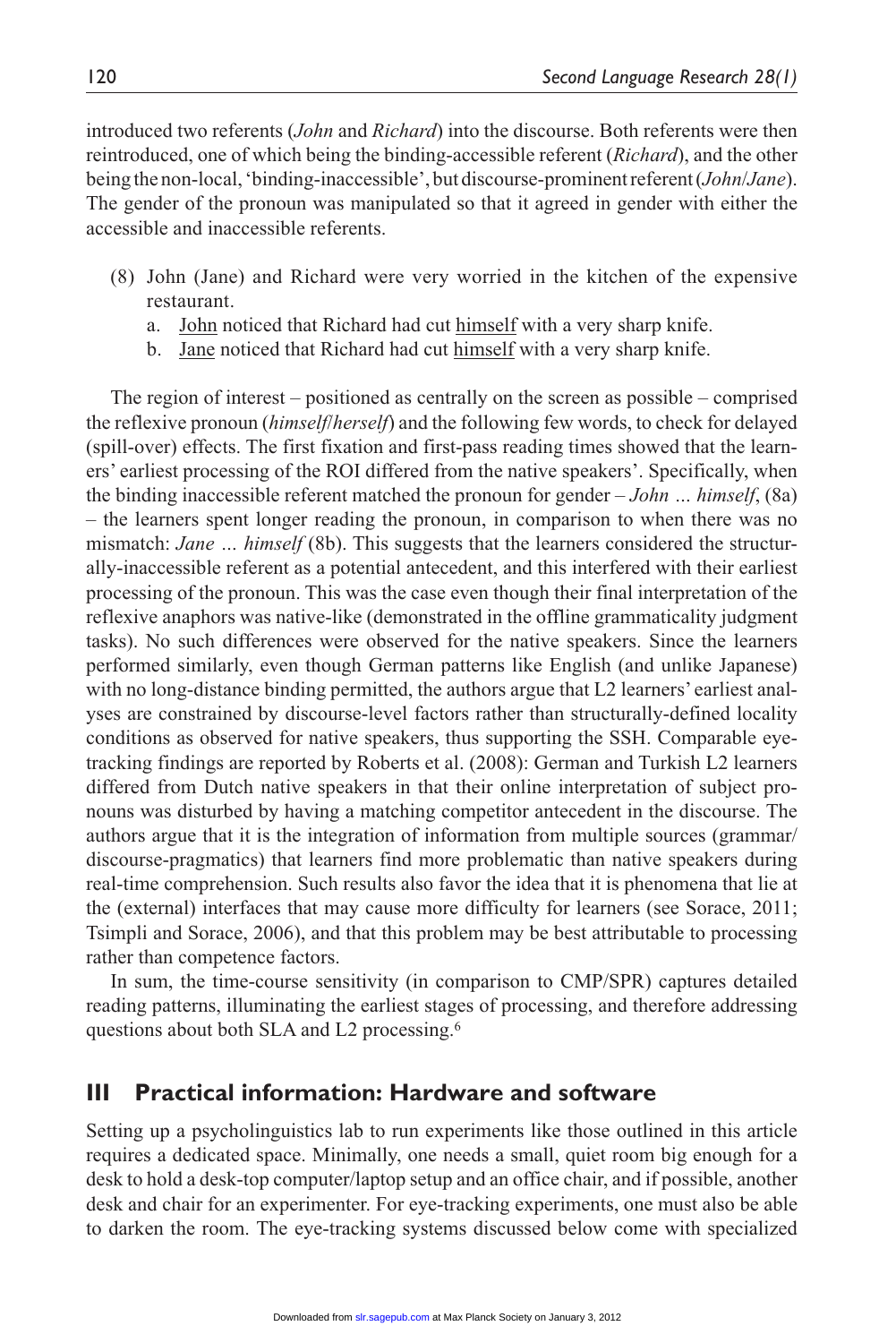PCs/laptops, but for the experimental design and presentation packages in the other cases, the researcher provides his or her own PCs/laptops, to the required specifications. Researchers should elicit quotes directly from the providers, not only because the prices are guidelines at the time of writing, but also because in some cases reductions are offered for university researchers, and/or for multiple license purchases.

# *1 Stimulus preparation, presentation and data collection for reaction and reading time experiments*

Most psycholinguistic experiments require that participants' responses be recorded while stimuli are being presented visually or auditorily (or both). The most commonly used software packages for this purpose are E-prime and Presentation for PC users,7 and Psyscope for Apple users. Each offers the ability to design and run online experiments, where the stimuli can be presented in auditory and visual modes, including videos, and data can be recorded in a number of ways, including via the recording of button-pushes (on the computer key-pad, with a mouse click, a foot-pedal or with a dedicated pushbutton box) or voice activation responses. Thus, experiments using probe recognition/ cross-modal priming, sentence matching, online grammaticality judgment and self-paced reading/listening experiments can be set up and run with these packages.

# *2 E-prime*

Many researchers use E-prime (http://www.pstnet.com/eprime.cfm) to design and run online experiments and to collect and analyse the data. E-prime has a graphical interface, and is therefore easy to use, even for those with little programming experience; it involves dragging and dropping objects onto timelines to create an experiment, although one can use the scripting language E-basic to prepare non-standard experiments. E-prime 2.0 Professional currently costs \$995 for the software package, and \$125 to \$795 for licenses. No special hardware is necessary to run E-prime 2.0, which is compatible with Microsoft Windows XP/Vista. As a minimum requirement one needs a PC/laptop with at least 512 MB RAM, CD-ROM, and a serial port. Although RTs can be recorded via the keyboard, it is recommended that the researcher use the add-on Serial Response Box (\$450) for more accurate time-stamping of responses. Recent developments to the E-prime package (2.0) include the ability to use digital films (MPEG, WMV, AVI) as stimuli during experiments, and to digitize recordings of vocalized input. Useful currently available extensions include scripts that can enable the use of E-prime with Tobii eye-trackers and for fMRI experiments (E-prime extensions for fMRI, *EEfMRI*, \$2,000). There is an online forum (http://support.pstnet.com/forum) where problems and questions can be posted, as well as a support line via telephone and email.

## *3 Presentation*

Presentation is a stimulus delivery and experimental control software system available to download from Neurobehavioural Systems Inc. (www.neurobs.com) and designed for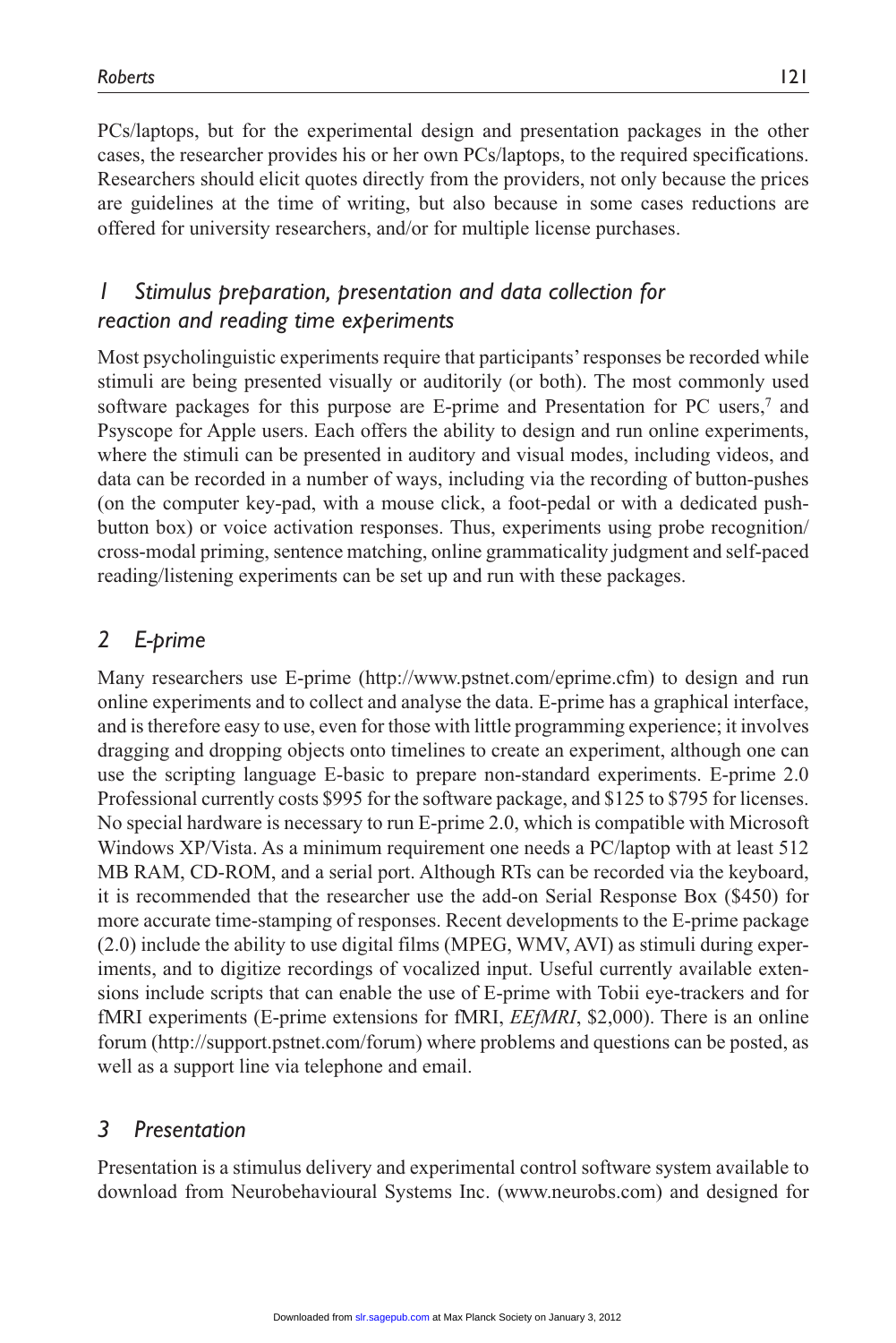psycholinguistic and neurolinguistic experiments (including eye-tracking, ERP, MEG and fMRI). Presentation does not use a graphical interface, but is easily programmable with a description language and control language, which makes it rather more flexible than others. Once the software is downloaded, there are online tutorials and examples, which researchers can work through to learn how to program the experiments they require. Presentation should be run on a 32-bit operating system (Windows XP/Vista/7), with Microsoft DirectX. Although the package is free to download, licenses must be purchased that give permission to run the software (one license per computer per experiment). Licenses can be purchased as USB keys ('dongles'), or via an activation code exchange procedure with the website; they cost \$80 to \$1,200 each, depending on the type and number required (http://www.neurobs.com/menu\_licensing/prices). It is also possible to obtain web experiment licenses (currently \$1,000). On the website, recommended manufacturers are listed for purchasing necessary extra hardware, e.g. button response pads (\$325 from Cedrus: www.cedrus.com) and other applications. There is a forum for users to post their queries, and also a Wiki site for uploading information to share with other users.

### *4 Free software packages*

Psyscope was developed for use on Apple Mac computers (http://psy.ck.sissa.it/psy\_ cmu\_edu/index.html) and the most recent version Psyscope X can be used with OSX (see http://psy.cns.sissa.it). As with E-prime, experiments are created with a graphical interface, via the use of pop-up windows, scrolling bars and icons. The Psyscope manual provides detailed information and example experiments, and information on Psyscript, the language that can be used for programming one's own experiments (http://psy.cns. sissa.it/psy\_cmu\_edu/PsyMan.pdf).

Other free packages include one for Windows, from Kenneth Forster's laboratory at the University of Arizona, DMDX (http://www.u.arizona.edu/~kforster/dmdx/overview. htm) (for an online tutorial by Nan Jiang, see http://www2.gsu.edu/~eslnxj/dmdx/usedmdx.html), and Linger, a package that can be run on Unix, Windows or Mac (OSX, OS9), available from Edward Gibson's laboratory at MIT (http://tedlab.mit.edu/~dr/Linger/).

#### *5 Eye-tracking systems*

There are many different eye-tracking systems available. When choosing which one to purchase, one should note that there is usually a trade-off between how much a participant is free to move, and the granularity of the data that can be gathered. For instance, if interested in the time course of certain processing decisions at a fine-grained level, as in reading studies, then a faster, more accurate tracker should be used, but the participant must remain still throughout the experiment. If on the other hand, less detailed data is needed – for instance, investigating whether the participant looks at one picture vs. another  $-$  a slower, more 'remote' tracker will suffice, and this allows the participant more freedom of movement.<sup>8</sup> Such a remote tracker often used in language acquisition studies is Tobii (www.tobii.com), a system that is not as fast as Eyelink (with a sampling rate<sup>9</sup> of up to 300 Hz); however, it is good for visual world experiments and for use with children, because they can be allowed to move their heads during the experiment.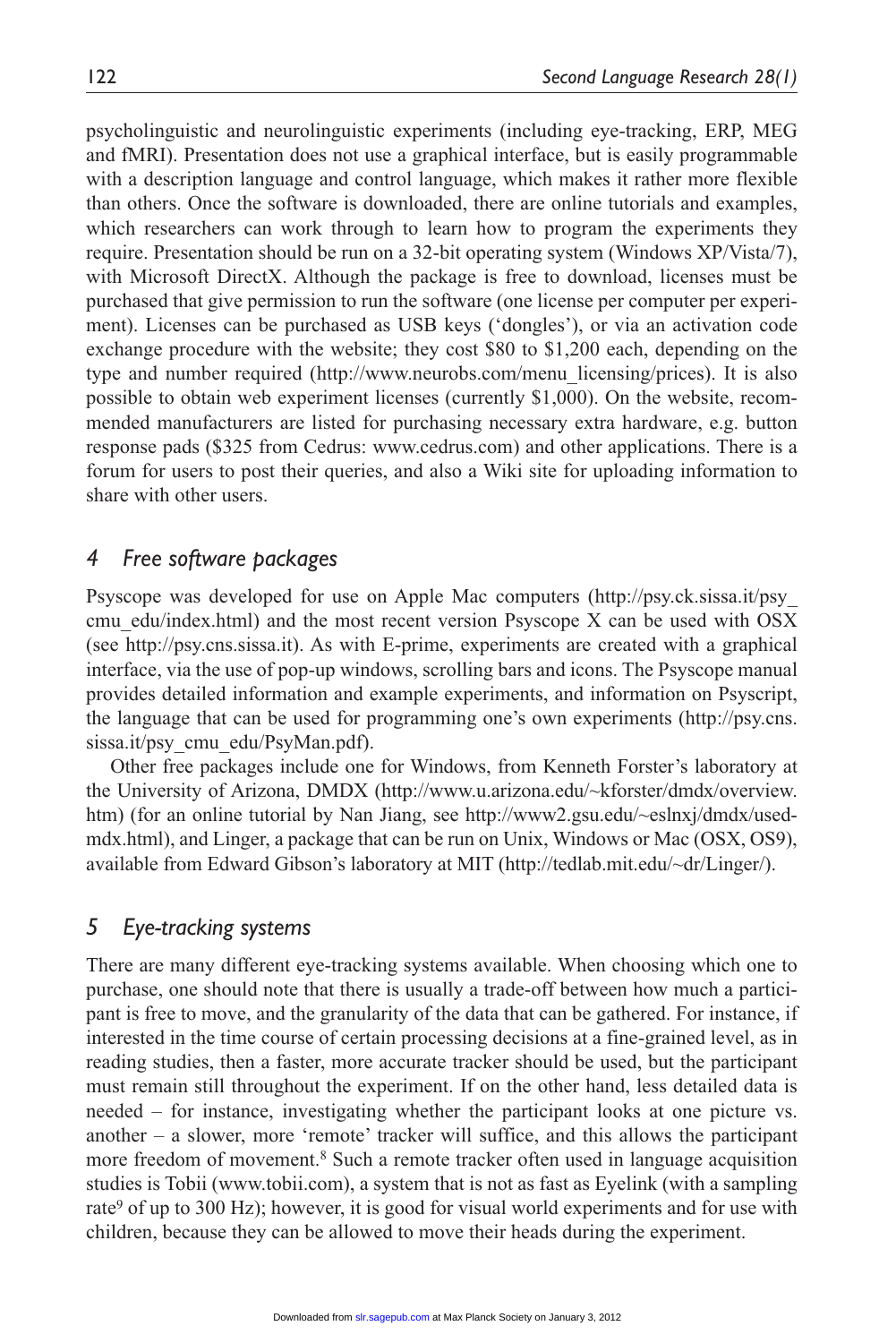For reading experiments, SR research Inc offers Eyelink II (http://www.sr-research. com/EL\_II.html) and Eyelink 1000 (www.sr-research.com/EL\_1000.html). The Eyelink II system is a head-mounted system, whereas Eyelink 1000 employs the more comfortable chin-rest set-up, and also the possibility for remote use. Eyelink II comprises a padded headband, on which cameras that track the eyes are attached. The sampling rate is 500 Hz, and the degree of spatial accuracy is high: being less than 0.5°, one can be relatively sure the participant is looking at the required position on the screen. The Eyelink 1000 system allows for both head-supported (with a chin-rest) and remote/head-free tracking; it can thus be used with children. Using the system with head support makes for a much faster sampling rate (2000 Hz vs. 500 Hz) and greater spatial accuracy (0.25 $^{\circ}$ –0.5 $^{\circ}$  vs. 0.5 $^{\circ}$ ).

All eye-tracking systems come with their custom-made data analysis and visual experiment creation tools, most often with a visual drag-and-drop interface (e.g. ClearView for Tobii; Experiment Builder and Data Viewer for Eyelink) allowing for the eye-fixation output to be visualized, for instance, as an overlay to the experiment stimulus, or to create regions of interest so that the data can be later analysed. ROIs can be created at the stimulus preparation stage, which is very useful for later analysis, given that eye-tracking produces vast amounts of data and the researcher is likely to be interested in only a small portion.

The approximate cost of the Tobii system is \$45,000, with the license fee costing an extra \$500 to \$1,050. Eyelink II (including computers, cabling, head-mounted unit, training and hardware warrantee) is approximately \$45,000, and Eyelink 1000 is \$60,000. Experiment Builder and Data Viewer costs a further \$4,320, and additional licenses (dongles) are \$2,700. The cost of Eylink includes on-site training (one day) to show researchers how to set up the eye-tracking lab, how to create experiments and how to handle the resulting data. Training can be purchased with a Tobii system for approximately \$1,500. Continuing support from the Eyelink and Tobii manufacturers is available throughout the duration of the license.

## **IV Conclusions**

Despite the recent growth in the number of online studies in SLA research, many questions still remain. It is hoped that this overview has illustrated how successful psycholinguistic techniques can be in the study of important theoretical questions both in SLA and L2 processing research and that it will encourage future work that will be of great interest to researchers in the fields of both L2 acquisition and experimental psycholinguistics.

#### **Acknowledgement**

This article was written when the author was based at the Max Planck Institute for Psycholinguistics, Nijmegen, The Netherlands.

#### **Notes**

- 1. I discuss language comprehension, in particular syntactic and/or discourse level phenomena, rather than production research. For an overview of L2 lexical processing, see Pavlenko, 2009; for L2 sentence production, see Hartsuiker and Pickering, 2008.
- 2. For written input L2 SM studies, see Clahsen and Hong, 1995; Duffield et al., 2002, 2007.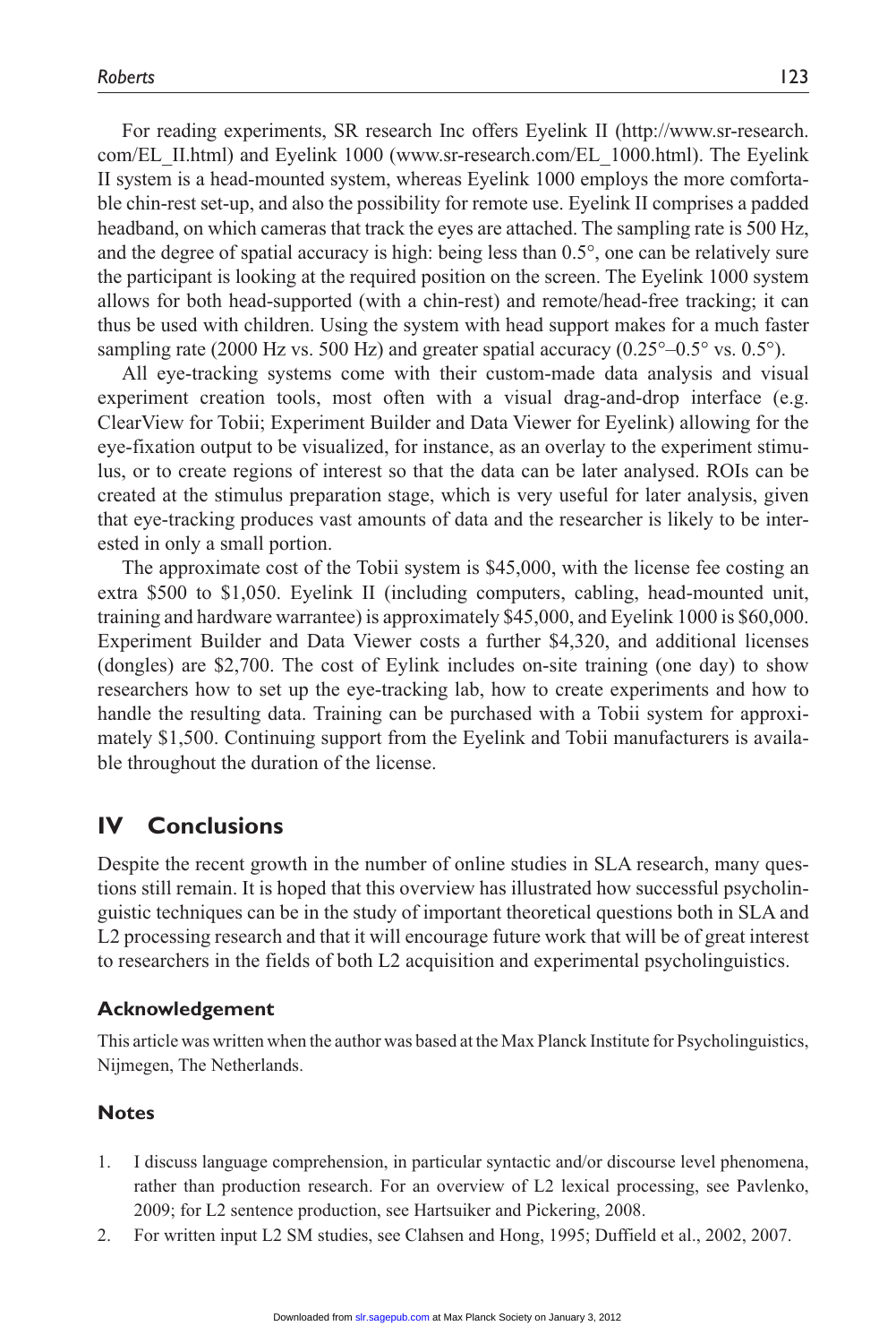- 3. Similar findings are reported by Schimke (2009) in a SPL study of verb placement and finiteness in Turkish beginning learners of German and French.
- 4. Words (cross-modal lexical priming) rather than pictures can be used. Participants make a lexical decision (*is this a real word?*) to target a pseudo words (phonologically legal nonwords) matched for length (e.g. Shaprio and colleagues).
- 5. Such factors affect processing times and so need to be carefully controlled for.
- 6. Psycholinguistic techniques can also probe the role of parsing in learning. As noted above, some research addresses less proficient learners' real-time processing (e.g. Keating, 2009; Schimke, 2009; Tokowicz and MacWhinney, 2005; Verhagen, 2009). But little work addresses how parsing L1 or L2 input contributes to the development of linguistic knowledge (for discussion, see Dekydtspotter et al., 2006; Fodor, 1998; regarding EEG findings, see for example McLaughlin et al., 2010).
- 7. E-Prime can also be used on MacBook Pro machines as long as there is more than 1GB of memory.
- 8. Note, however, that SensoMotoric Instruments (SMI) (http://www.smivision.com/) have recently launched a fast, remote system (sampling rate 500 Hz) called *SMI RED 500*.
- 9. That is, how many times per second the system can sample the position of the eye.

#### **References**

- Becker A (2005) The semantic knowledge base for the acquisition of negation and the acquisition of finiteness. In: Hendriks H (ed.) *The structure of learner varieties*. Berlin/New York: Mouton de Gruyter, 263–314.
- Chomsky N (1981) *Lectures on Government and Binding*. Foris, Dordrecht.
- Clahsen H and Felser C (2006) Grammatical processing in language learners. *Applied Psycholinguistics* 27: 3–42.
- Clahsen H and Hong U (1995) Agreement and null subjects in German L2 development: New evidence from reaction-time experiments. *Second Language Research* 11: 57–87.
- Dekydtspotter L, Donaldson B, Edmonds AC, Fultz AL and Petrush RA (2008) Syntax and prosodic computations in the resolution of relative clause attachment ambiguity by English– French learners. *Studies in Second Language Acquisition* 30: 453–80.
- Dekydtspotter L, Schwartz B, and Sprouse RA (2006) The comparative fallacy in L2 processing research. In: Grantham O'Brien M, Shea C and Archibald J (eds) *Proceedings from the 8th Generative Approaches to Second Language Acquisition Conference (GASLA 2006)*. Somerville, MA: Cascadilla Proceedings Project, 33–40.
- Duffield N, Matsuo A, and Roberts L (2007) Acceptable ungrammaticality in sentence matching. *Second Language Research* 23: 155–77.
- Duffield N, White L, Bruhn de Garavito J, Montrul S, and Prévost P (2002) Clitic placement in L2 French: Evidence from sentence matching. *Journal of Linguistics* 38: 1–37.
- Dussias PE (2003) Syntactic ambiguity resolution in L2 learners. *Studies in Second Language Acquisition* 25: 529–57.
- Dussias PE (2010) Uses of eye-tracking data in second language sentence processing research. *Annual Review of Applied Linguistics* 30: 149–66.
- Dussias PE and Cramer Scaltz TR (2008) Spanish–English L2 speakers' use of subcategorization bias information in the resolution of temporary ambiguity during second language reading. *Acta Psychologica* 128: 501–13.
- Dussias PE and Piñar P (2010) Effects of reading span and plausibility in the reanalysis of wh-gaps by Chinese–English L2 speakers. *Second Language Research* 26: 443–72.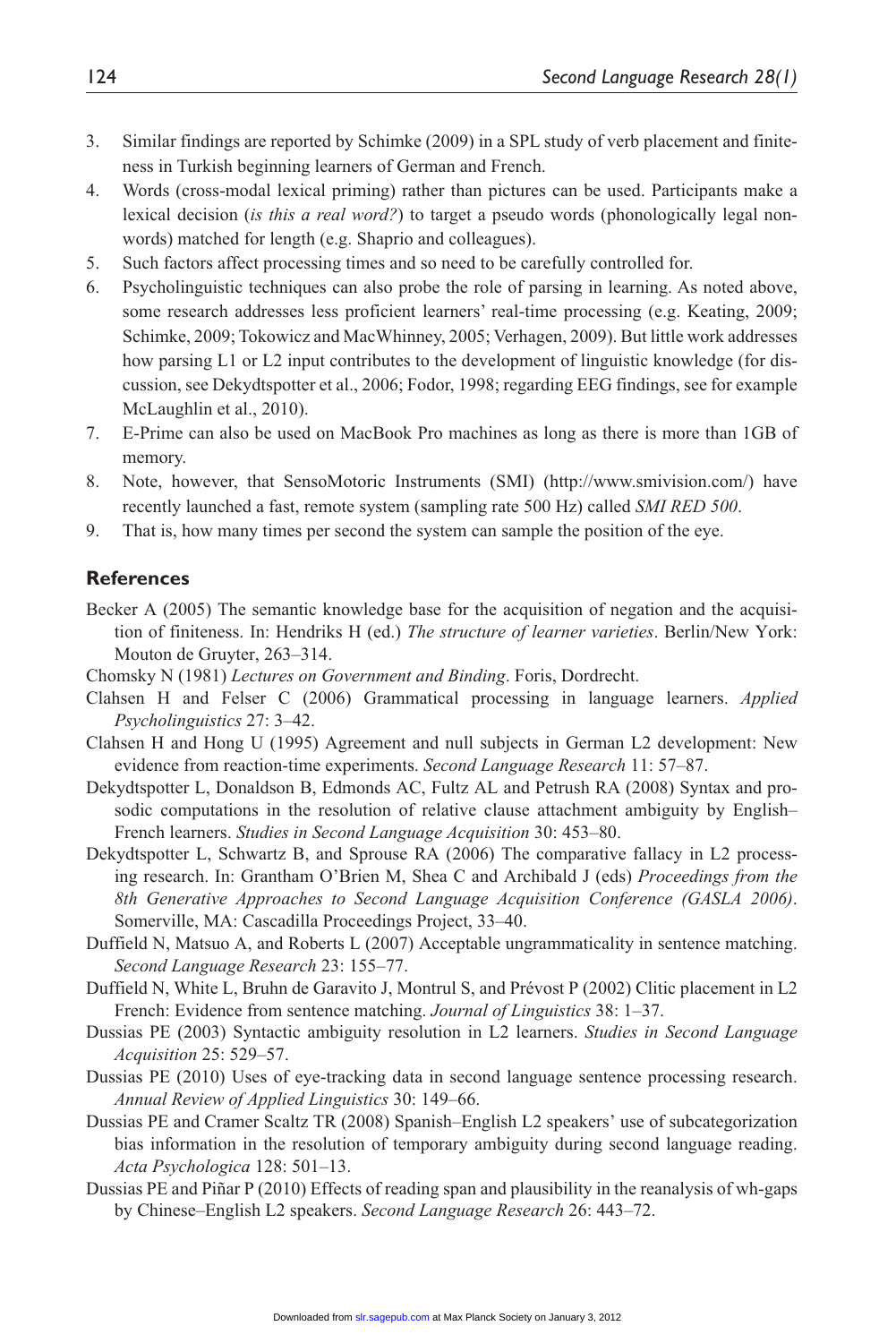- Ellert M (2011) Ambiguous pronoun resolution in L1 and L2 Dutch. Unpublished PhD dissertation, Radboud University Nijmegen, The Netherlands.
- Ellert M, Järvikivi J, and Roberts L (in press) Information structure affects the resolution of the subject pronouns *er* and der in spoken German discourse. In: Sarda L, Thomas SC, and Fagard B (eds) *Linguistic and psycholinguistic approaches to text structuring*. Amsterdam: John Benjamins.
- Felser C and Cunnings I (2011) Processing reflexives in English as a second language: The role of structural and discourse-level constraints. *Applied Psycholinguistics*. DOI: 10.1017/ S0142716411000488.
- Felser C and Roberts L (2007) Processing wh-dependencies in a second language: A cross-modal priming study. *Second Language Research* 23: 9–36.
- Felser C, Marinis T and Clahsen H (2003) Children's processing of ambiguous sentences: A study of relative clause attachment. *Language Acquisition* 11: 127–63.
- Felser C, Sato M, and Bertenshaw N (2009) The on-line application of binding Principle A in English as a second language. *Bilingualism: Language and Cognition* 12: 485–502.
- Fender M (2001) A review of L1 and L2/ESL word integration skills and the nature of L2/ESL word integration development involved in lower-level text processing. *Language Learning* 51: 319–96.
- Fodor JD (1998) Parsing to learn. *Journal of Psycholinguistic Research* 27: 339–74.
- Frenck-Mestre C and Pynte J (1997) Syntactic ambiguity resolution while reading in second and native languages. *Quarterly Journal of Experimental Psychology, Section A: Human Experimental Psychology* 50A: 119–48.
- Goad H and White L (2006) Ultimate attainment in interlanguage grammars: A prosodic approach. *Second Language Research* 22: 243–68.
- Hartsuiker RJ and Pickering MJ (2008) Language integration in bilingual sentence production. *Acta Psychologica* 128: 479–89.
- Havik E, Roberts L, van Hout R, Schreuder R, and Haverkort M (2009) Processing subject– object ambiguities in the L2: A self-paced reading study with German L2 learners of Dutch. *Language Learning* 59: 73–112.
- Hawkins R and Chan CY (1997) The partial accessibility of Universal Grammar in second language acquisition: The failed functional features hypothesis. *Second Language Research* 13: 187–226.
- Hoover ML and Dwivedi VD (1998) Syntactic processing in skilled bilinguals. *Language Learning* 48: 1–29.
- Hopp H (2009) The syntax–discourse interface in near-native L2 acquisition: Off-line and on-line performance. *Bilingualism: Language and Cognition* 12: 463–83.
- Hopp H (2010) Ultimate attainment in L2 inflectional morphology: Performance similarities between non-native and native speakers. *Lingua* 120: 901–31.
- Jackson CN (2008) Proficiency level and the interaction of lexical and morphosyntactic information during L2 sentence processing. *Language Learning* 58: 875–909.
- Jackson CN and Bobb SC (2009) The processing and comprehension of wh-questions among second language speakers of German. *Applied Psycholinguistics* 30: 603–36.
- Jackson C and Roberts L (2010) Animacy affects the processing of subject–object ambiguities in L2 processing: Evidence from self-paced reading with German L2 learners of Dutch. *Applied Psycholinguistics* 31: 671–91.
- Jiang N (2004) Morphological insensitivity in second language processing. *Applied Psycholinguistics* 25: 603–34.
- Jiang N (2007) Selective integration of linguistic knowledge in adult second language learning. *Language Learning* 57: 1–33.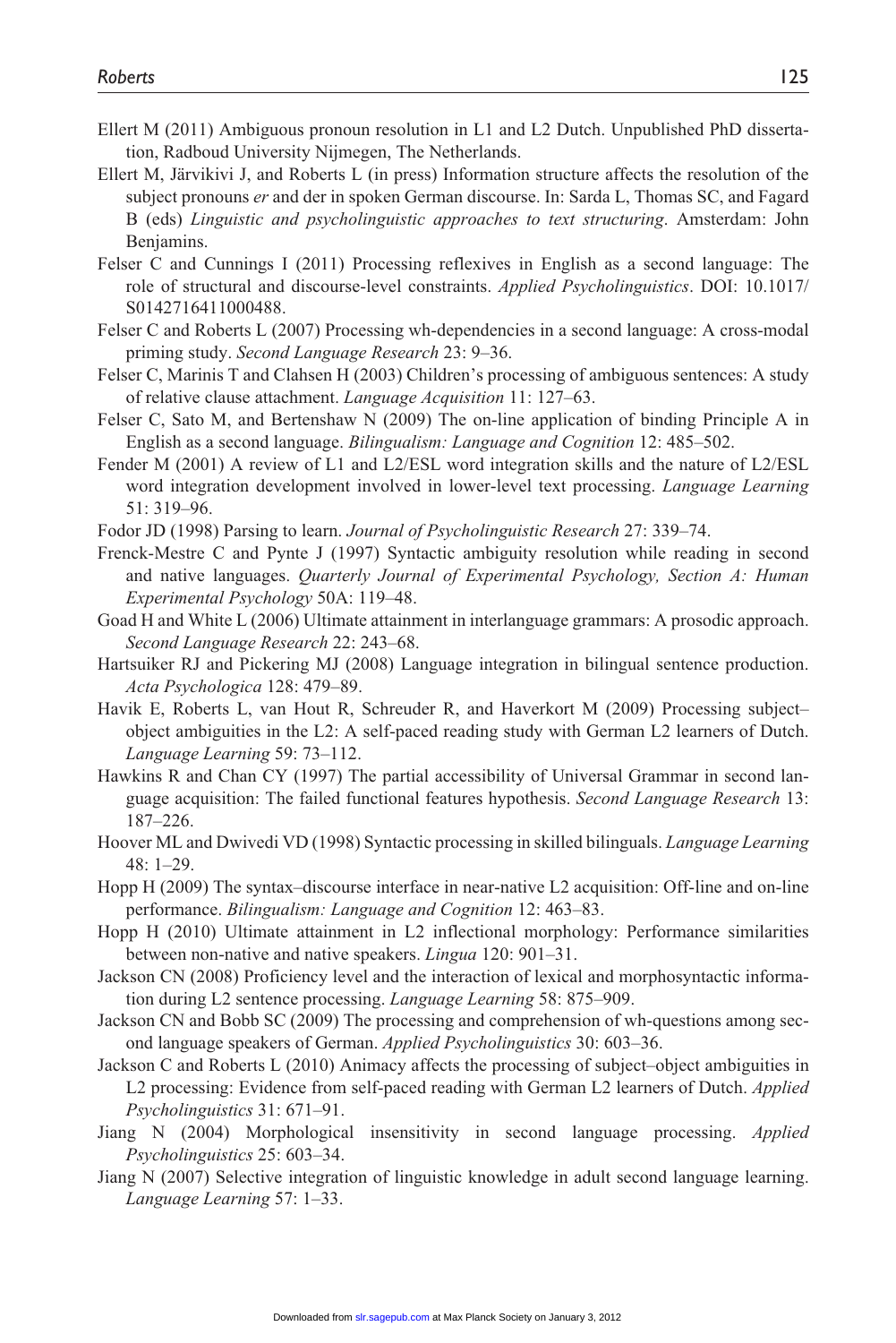- Jordens P and Dimroth C (2006) Finiteness in children and adults learning Dutch. In: Gagarina N and Gülzow I (eds) *The acquisition of verbs and their grammar*. Dordrecht: Springer, 173–200.
- Juffs A (2005) The influence of first language on the processing of wh-movement in English as a second language. *Second Language Research* 21: 121–51.
- Juffs A (2006) Processing reduced relative vs. main verb ambiguity in English as a second language: A replication study with working memory. In: Slabakova R, Montrul S, and Prevost P (eds) *Inquiries in linguistic development in honor of Lydia White*. Amsterdam: John Benjamins, 213–32.
- Juffs A and Harrington M (1995) Parsing effects in second language sentence processing: Subject and object asymmetries in *wh-*extraction. *Studies in Second Language Acquisition* 17: 483–516.
- Juffs A and Harrington M (1996) Garden path sentences and error data in second language processing research. *Language Learning* 46: 286–324.
- Just MA, Carpenter PA, and Woolley JD (1982) Paradigms and processes and in reading comprehension. *Journal of Experimental Psychology: General* 3: 228–38
- Kamide Y (2008) Anticipatory processes in sentence processing. *Language and Linguistics Compass* 2: 647–70.
- Keating GD (2009) Sensitivity to violations in gender agreement in native and nonnative Spanish: An eye-movement investigation. *Language Learning* 59: 503–35.
- Lee MWE (2002) Implementing subject–verb number agreement in a non-native language. Poster presented at the 15th CUNY Conference on Human Sentence Processing, New York.
- Love T, Maas E and Swinney D (2003) The influence of language exposure on lexical and syntactic language processing. *Experimental Psychology* 50: 204–16.
- Marinis T (2003) Psycholinguistic techniques in second language acquisition research. *Second Language Research* 19: 144–61.
- Marinis T, Roberts L, Felser C, and Clahsen H (2005) Gaps in second language processing. *Studies in Second Language Acquisition* 27: 53–78.
- McLaughlin J, Tanner D, Pitkänen I, Frenck-Mestre C, Inoue K, Valentine G. and Osterhout L (2010) Brain potentials reveal discrete stages of L2 grammatical learning. *Language Learning* 60 (supp 2): 123–50.
- Nicol J and Swinney D (1989) The role of structure in co-reference assignment during sentence comprehension. *Journal of Psycholinguistic Research* 18: 5–20.
- Papadopoulou D (2006) Cross-linguistic variation in sentence processing: Evidence from RC attachment preferences. Amsterdam: Springer.
- Papadopoulou D and Clahsen H (2003) Parsing strategies in L1 and L2 sentence processing: A study of relative clause attachment in Greek. *Studies in Second Language Acquisition* 25: 501–28.
- Pavlenko A (2009) *The bilingual mental lexicon*. Bristol: Multilingual Matters.
- Poirier J, Wolfinger K, Spellman L, and Shapiro LP (2010) The real-time processing of sluiced sentences. *Journal of Psycholinguistic Research* 39: 411–27.
- Prévost P and White L (2000) Missing surface inflection or impairment in second language acquisition? *Second Language Research* 16: 103–33.
- Roberts L (2012) Sentence processing in bilinguals. In: Van Gompel R (ed.) *Sentence processing*: *Current issues in language*. Psychology Press.
- Roberts L and Felser C (2011) Plausibility and recovery from garden-paths in second language sentence processing. *Applied Psycholinguistics* 32: 299–331.
- Roberts L and Liszka SA (2008) L2 learners' sensitivity to tense/aspect violations in real-time L2 sentence processing: A self-paced reading with French and German advanced learners of English. Paper presented at EUROSLA 18, Université de Provence, Aix-en-Provence, September.